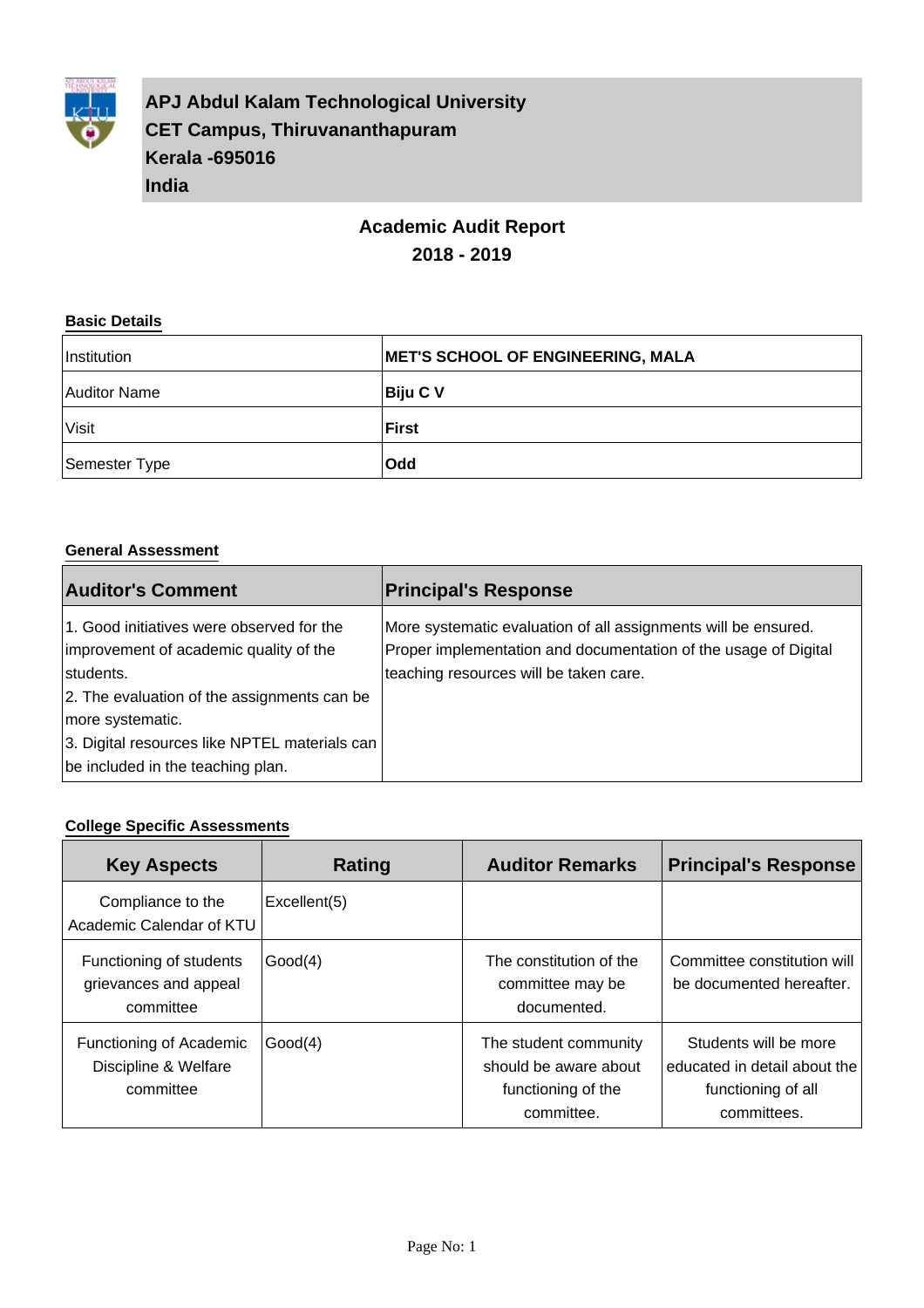| Student feedback on co-<br>curricular and<br>extracurricular activities | Good(4)      | Athletic events also can be<br>included in the odd<br>semester                                                     | Conducted games event in<br>this semester. We will<br>arrange a seperate athletic<br>meet in the coming<br>semester.                                                            |
|-------------------------------------------------------------------------|--------------|--------------------------------------------------------------------------------------------------------------------|---------------------------------------------------------------------------------------------------------------------------------------------------------------------------------|
| Average student to faculty<br>ratio index                               | Fair(3)      | Sanctioned intake= 2184<br>No. of faculty having KTU ID<br>$=88$<br><b>Student Faculty ratio</b><br>$Index=0.8059$ | We have taken steps to<br>improve the index. Actual<br>intake is very less<br>compared to the sanctioned<br>intake. We are trying our<br>best to improve the<br>admission also. |
| Progress of Monthly report Excellent(5)<br>uploading                    |              | The report can be more<br>specific and all the activities<br>can be included.                                      | Will incorporate these<br>points from next report<br>onwards.                                                                                                                   |
| Principal's response ON<br>previous audit reports                       | Excellent(5) |                                                                                                                    |                                                                                                                                                                                 |

#### **B.Tech**

| <b>No of B.Tech Students</b> | 476 |
|------------------------------|-----|
|------------------------------|-----|

#### **BIOTECHNOLOGY**

| <b>Key Aspects</b>                                 | Rating       | <b>Auditor Remarks</b>                                                                                               | <b>Principal's Response</b>                           |
|----------------------------------------------------|--------------|----------------------------------------------------------------------------------------------------------------------|-------------------------------------------------------|
| Functioning of class/course<br>committees          | Good(4)      | Formation of the committee<br>need to be documented.                                                                 | Have implemented the<br>same.                         |
| Schedule of Time Table                             | Excellent(5) |                                                                                                                      |                                                       |
| Attendance of students                             | Excellent(5) |                                                                                                                      |                                                       |
| Quantity & Quality of<br>Assignments/Mini Projects | Good(4)      | Assignments should be<br>evaluated systematically<br>and marks should be<br>presented in the<br>assignment book let. | Will ensure this point from<br>next semester onwards. |
| Conduct of Tutorial Classes   Excellent(5)         |              |                                                                                                                      |                                                       |
| Syllabus coverage as per<br>course plan            | Excellent(5) |                                                                                                                      |                                                       |
| Use of ICT enabled<br>teaching & Digital courses   | Excellent(5) |                                                                                                                      |                                                       |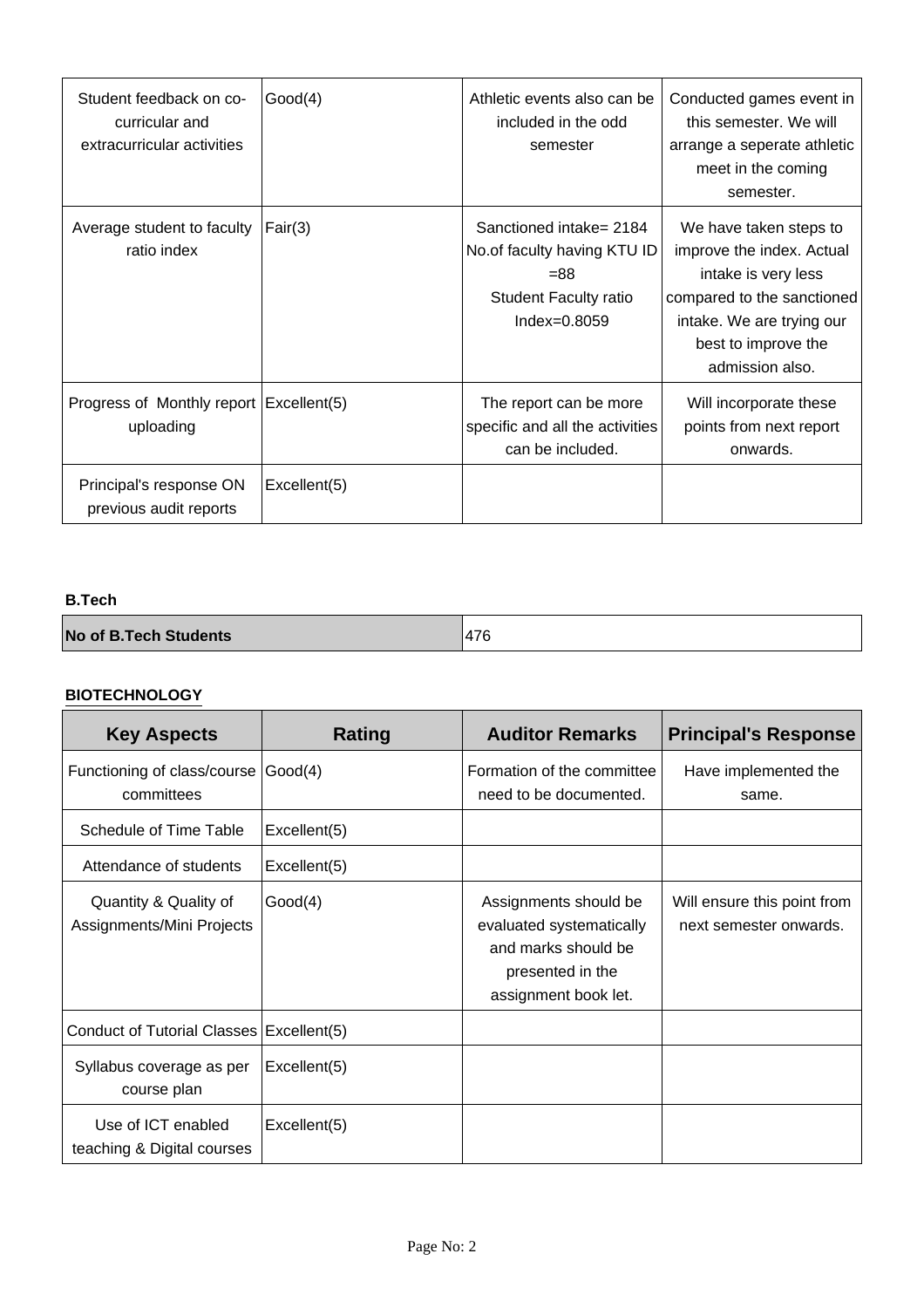| <b>Conduct of Practical</b><br>classes                        | Good(4)      | KTU guidelines should be<br>followed in the practical<br>classes.                                                                                                                                         | The slight flaws in<br>documentation will be<br>corrected.           |
|---------------------------------------------------------------|--------------|-----------------------------------------------------------------------------------------------------------------------------------------------------------------------------------------------------------|----------------------------------------------------------------------|
| Syllabus coverage of<br>practical courses                     | Good(4)      | Experiments should be<br>completed as per the<br>schedule.                                                                                                                                                | Strictly noted and will be<br>ensured.                               |
| Evaluation of students<br>performance in practical<br>classes | Fair(3)      | In consistency in the entry<br>of mark should be avoided.                                                                                                                                                 | Will be taken care seriously.                                        |
| Conduct of<br>remedial/bridge classes                         | Excellent(5) |                                                                                                                                                                                                           |                                                                      |
| Maintenance of course<br>diary                                | Excellent(5) |                                                                                                                                                                                                           |                                                                      |
| Faculty evaluation by<br>students                             | Excellent(5) |                                                                                                                                                                                                           |                                                                      |
| Student feedback on<br>curriculum coverage                    | Good(4)      | Curriculum coverage should<br>be specifically included in<br>the list of parameters<br>considered in the feed back<br>form.                                                                               | Will be seperatly included<br>hereafter.                             |
| Student feedback on<br>infrastructural facilities             | Excellent(5) |                                                                                                                                                                                                           |                                                                      |
| Performance of students in<br>the previous semester           | Good(4)      | 45.19%                                                                                                                                                                                                    | Creative strategies are<br>implemented for improving<br>the results. |
| Conduct of seminar classes Good(4)                            |              | Seminar presentations<br>should be evenly planned.<br>Sufficient time should be<br>provided to submit final<br>report so that the<br>corrections mentioned in<br>the presentation can be<br>incorporated. | Will be incorporated in the<br>coming semesters.                     |
| Quality & Progress of<br>projects                             | Excellent(5) | Funded projects are highly<br>appreciated.                                                                                                                                                                |                                                                      |

## **ELECTRICAL AND ELECTRONICS ENGINEERING**

| <b>Key Aspects</b> | Rating | <b>Auditor Remarks</b> | <b>Principal's Response</b> |
|--------------------|--------|------------------------|-----------------------------|
|--------------------|--------|------------------------|-----------------------------|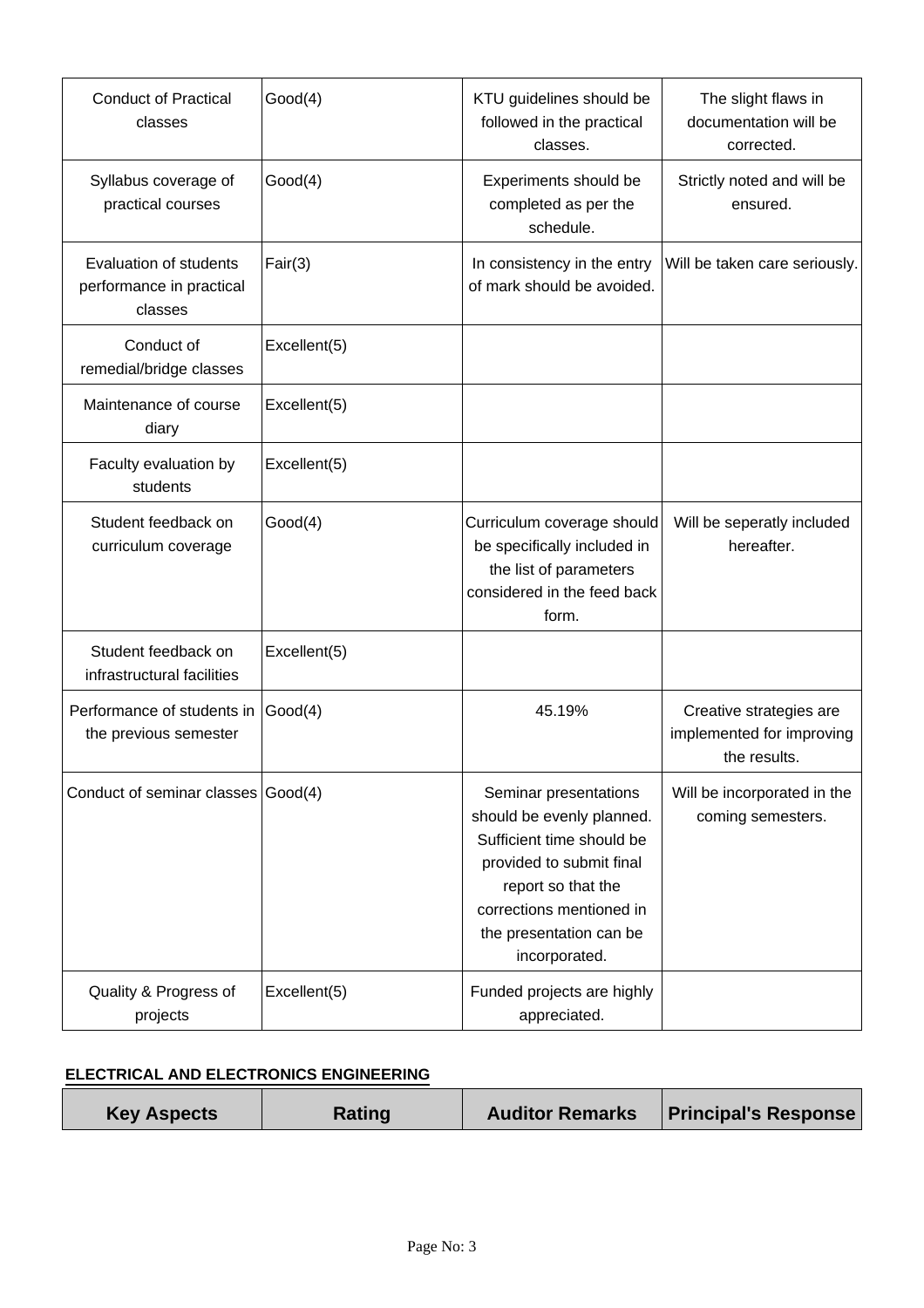| Functioning of class/course Good(4)<br>committees             |              | Documents regarding the<br>formation of the committee<br>is expected. Action taken<br>on the minutes of the<br>meeting can be included. | Both the points will be<br>ensured properly.                                                 |
|---------------------------------------------------------------|--------------|-----------------------------------------------------------------------------------------------------------------------------------------|----------------------------------------------------------------------------------------------|
| Schedule of Time Table                                        | Excellent(5) |                                                                                                                                         |                                                                                              |
| Attendance of students                                        | Excellent(5) |                                                                                                                                         |                                                                                              |
| Quantity & Quality of<br>Assignments/Mini Projects            | Good(4)      | Attention is invited to enter<br>assignment mark without<br>error in the software and<br>answer book.                                   | Strictly noted and will<br>ensure error free.                                                |
| Conduct of Tutorial Classes Good(4)                           |              | Tutorial classes can be<br>more effective.                                                                                              | Will take steps to make it<br>more effective.                                                |
| Syllabus coverage as per<br>course plan                       | Excellent(5) |                                                                                                                                         |                                                                                              |
| Use of ICT enabled<br>teaching & Digital courses              | Fair(3)      | NPTEL / ICT enabled<br>teaching materials need to<br>included in the teaching<br>plan.                                                  | Already in use. Will include<br>in the plan too from next<br>semester onwards.               |
| <b>Conduct of Practical</b><br>classes                        | Excellent(5) |                                                                                                                                         |                                                                                              |
| Syllabus coverage of<br>practical courses                     | Excellent(5) |                                                                                                                                         |                                                                                              |
| Evaluation of students<br>performance in practical<br>classes | Excellent(5) |                                                                                                                                         |                                                                                              |
| Conduct of<br>remedial/bridge classes                         | Good(4)      | Bridge classes can be<br>planned for related<br>subjects.                                                                               | Will be incorporated in the<br>coming semesters.                                             |
| Maintenance of course<br>diary                                | Excellent(5) |                                                                                                                                         |                                                                                              |
| Faculty evaluation by<br>students                             | Good(4)      | Based on the feed back,<br>corrective measures are<br>expected.                                                                         | Corrective measures have<br>been taken and this will be<br>properly documented<br>hereafter. |
| Student feedback on<br>curriculum coverage                    | Excellent(5) |                                                                                                                                         |                                                                                              |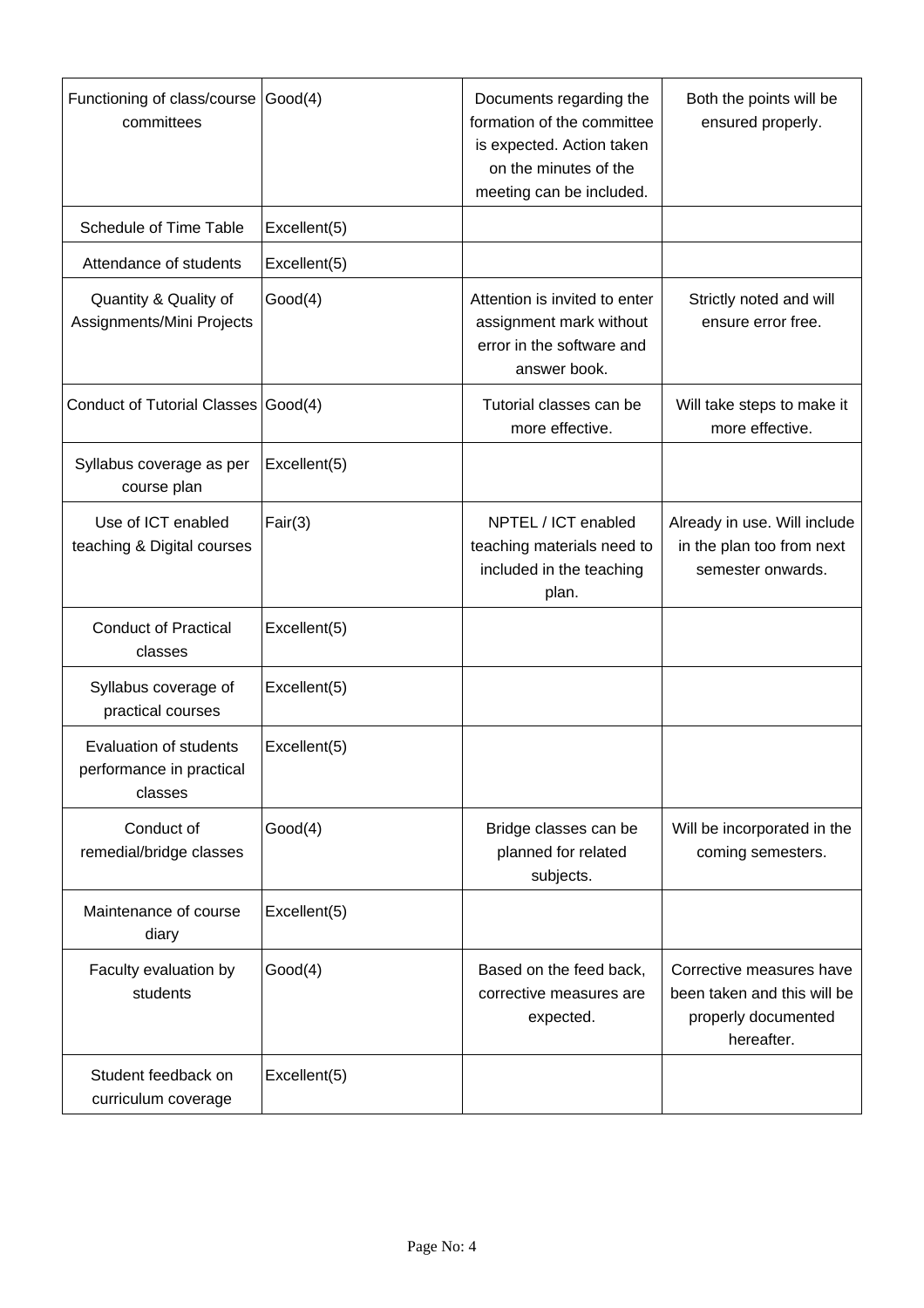| Student feedback on<br>infrastructural facilities            | Good(4)      | Students need better clarity<br>about the parameters<br>included in the feed back of<br>infrastructure is anticipated.                                                                                       | Will be educating the<br>students with more clarity. |
|--------------------------------------------------------------|--------------|--------------------------------------------------------------------------------------------------------------------------------------------------------------------------------------------------------------|------------------------------------------------------|
| Performance of students in (Good(4)<br>the previous semester |              |                                                                                                                                                                                                              |                                                      |
| Conduct of seminar classes Good(4)                           |              | Evenly distribution of<br>seminar presentation can<br>be considered. In order to<br>incorporate corrections,<br>sufficient time may be<br>provided between seminar<br>presentation and report<br>submission. | Will follow this from next<br>semester onwards.      |
| Quality & Progress of<br>projects                            | Excellent(5) |                                                                                                                                                                                                              |                                                      |

## **ELECTRONICS & COMMUNICATION ENGG**

| <b>Key Aspects</b>                                 | <b>Rating</b> | <b>Auditor Remarks</b>                                                                                                     | <b>Principal's Response</b>                                                    |
|----------------------------------------------------|---------------|----------------------------------------------------------------------------------------------------------------------------|--------------------------------------------------------------------------------|
| Functioning of class/course<br>committees          | Good(4)       | Committee comprises of all<br>faculty handling subjects<br>and student representatives<br>from the corresponding<br>class. | Will ensure this in all<br>semesters.                                          |
| Schedule of Time Table                             | Excellent(5)  |                                                                                                                            |                                                                                |
| Attendance of students                             | Good(4)       | Overall attendance can be<br>improved.                                                                                     | Seriously noted.                                                               |
| Quantity & Quality of<br>Assignments/Mini Projects | Good(4)       | Evaluation of the<br>assignments should be<br>more systematic and<br>realistic.                                            | Will strictly monitor the<br>evaluation process<br>hereafter.                  |
| Conduct of Tutorial Classes   Excellent(5)         |               |                                                                                                                            |                                                                                |
| Syllabus coverage as per<br>course plan            | Excellent(5)  |                                                                                                                            |                                                                                |
| Use of ICT enabled<br>teaching & Digital courses   | Good(4)       | Sufficient number of NPTEL<br>videos can be included in<br>the course plan.                                                | Already in use. Will include<br>in the plan too from next<br>semester onwards. |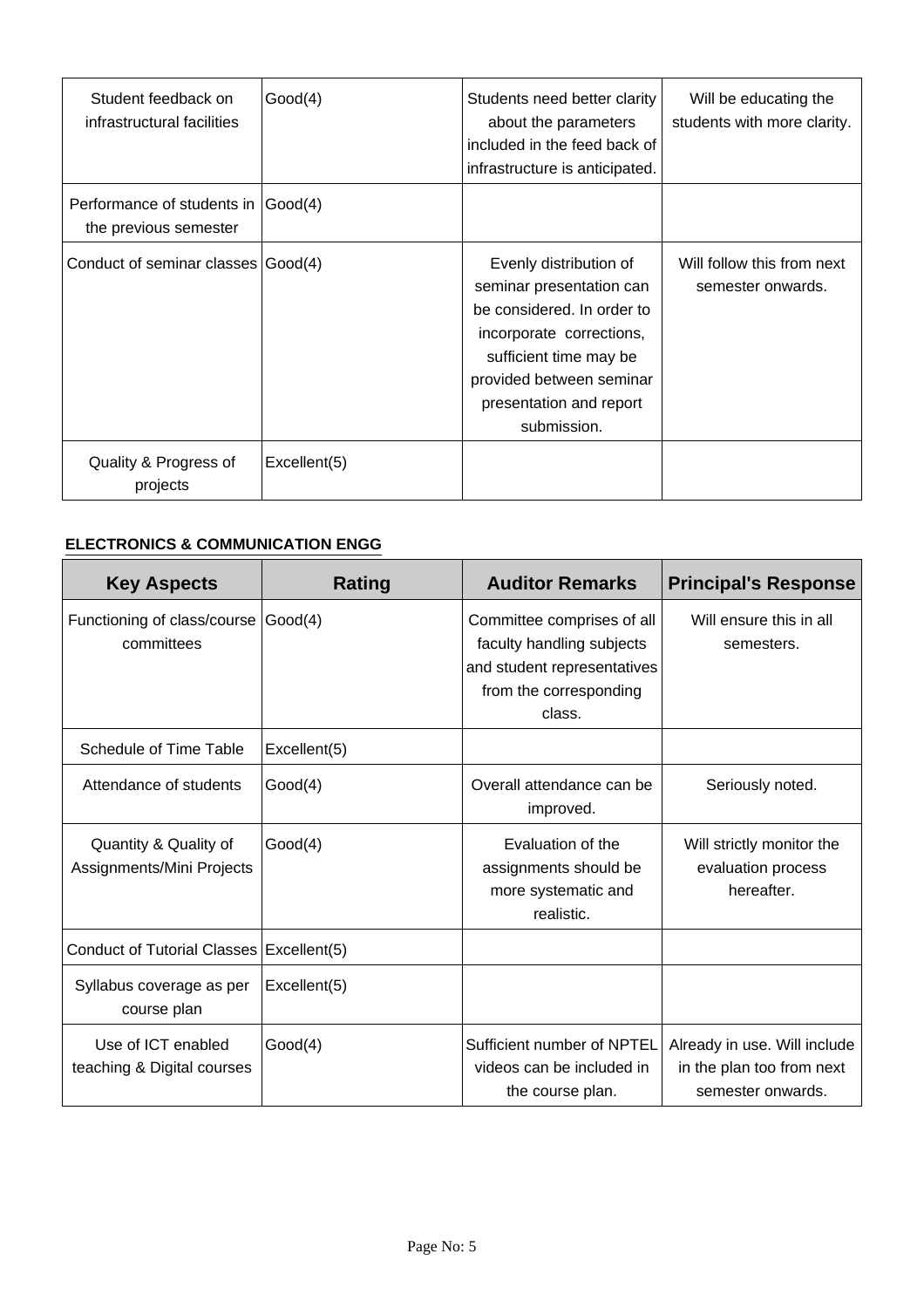| <b>Conduct of Practical</b><br>classes                        | Good(4)      | As far as possible, provide<br>individual allotment for the<br>experiments.                                                                                                                                                                                | Will follow this from next<br>semester onwards.                                              |
|---------------------------------------------------------------|--------------|------------------------------------------------------------------------------------------------------------------------------------------------------------------------------------------------------------------------------------------------------------|----------------------------------------------------------------------------------------------|
| Syllabus coverage of<br>practical courses                     | Excellent(5) |                                                                                                                                                                                                                                                            |                                                                                              |
| Evaluation of students<br>performance in practical<br>classes | Good(4)      | Attempt should be taken to<br>complete the evaluation on<br>the same day itself and<br>mark should be entered in<br>the student record.                                                                                                                    | Will ensure this point from<br>next semester onwards.                                        |
| Conduct of<br>remedial/bridge classes                         | Excellent(5) |                                                                                                                                                                                                                                                            |                                                                                              |
| Maintenance of course<br>diary                                | Excellent(5) |                                                                                                                                                                                                                                                            |                                                                                              |
| Faculty evaluation by<br>students                             | Good(4)      | Corrective measures should<br>be presented.                                                                                                                                                                                                                | Corrective measures have<br>been taken and this will be<br>properly documented<br>hereafter. |
| Student feedback on<br>curriculum coverage                    | Excellent(5) |                                                                                                                                                                                                                                                            |                                                                                              |
| Student feedback on<br>infrastructural facilities             | Good(4)      | In the list of feed back<br>analysis questionnaire,<br>curriculum coverage should<br>be included specifically.                                                                                                                                             | Will be seperatly included<br>hereafter.                                                     |
| Performance of students in Fair(3)<br>the previous semester   |              | 31.80%                                                                                                                                                                                                                                                     | Trying with creative<br>strategies to raise the<br>result.                                   |
| Conduct of seminar classes Good(4)                            |              | Seminar presentations<br>should be arranged evenly<br>and sufficient time should<br>be provided between<br>seminar presentation and<br>submission of report, so<br>that suggestions mentioned<br>in the presentation can be<br>incorporated in the report. | Will be incorporated in the<br>coming semesters.                                             |
| Quality & Progress of<br>projects                             | Excellent(5) | Time line for the completion<br>of the project can be<br>improved.                                                                                                                                                                                         | Will ensure this point from<br>next semester onwards.                                        |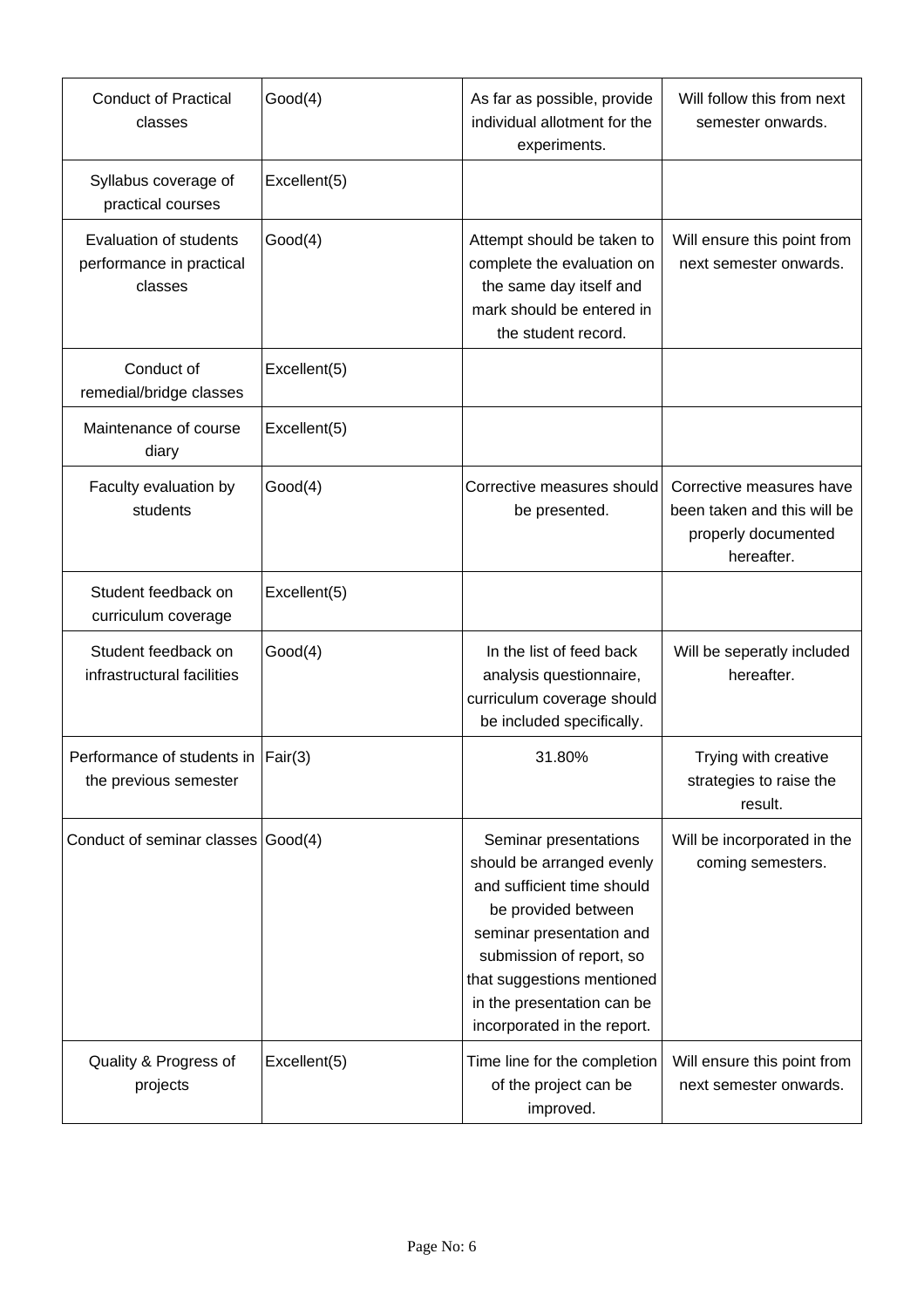## **MECHANICAL ENGINEERING**

| <b>Key Aspects</b>                                                   | <b>Rating</b> | <b>Auditor Remarks</b>                                                                                                      | <b>Principal's Response</b>                                                                  |
|----------------------------------------------------------------------|---------------|-----------------------------------------------------------------------------------------------------------------------------|----------------------------------------------------------------------------------------------|
| Functioning of class/course<br>committees                            | Good(4)       | Response of the students<br>should also be included in<br>the minutes.                                                      | Have implemented the<br>same.                                                                |
| Schedule of Time Table                                               | Excellent(5)  |                                                                                                                             |                                                                                              |
| Attendance of students                                               | Excellent(5)  |                                                                                                                             |                                                                                              |
| Quantity & Quality of<br>Assignments/Mini Projects                   | Good(4)       | Assignment evaluation can<br>be more specific.                                                                              | Will follow this from next<br>semester onwards.                                              |
| <b>Conduct of Tutorial Classes</b>                                   | Excellent(5)  |                                                                                                                             |                                                                                              |
| Syllabus coverage as per<br>course plan                              | Excellent(5)  |                                                                                                                             |                                                                                              |
| Use of ICT enabled<br>teaching & Digital courses                     | Fair(3)       | Digital materials - NPTEL,<br>ICT etc can be included in<br>the teaching plan.                                              | Already in use. Will include<br>in the plan too from next<br>semester onwards.               |
| <b>Conduct of Practical</b><br>classes                               | Excellent(5)  |                                                                                                                             |                                                                                              |
| Syllabus coverage of<br>practical courses                            | Excellent(5)  |                                                                                                                             |                                                                                              |
| <b>Evaluation of students</b><br>performance in practical<br>classes | Good(4)       | Evaluation of the practical<br>classes can be completed<br>on the same day itself.                                          | Will ensure this point from<br>next semester onwards.                                        |
| Conduct of<br>remedial/bridge classes                                | Good(4)       | Documents related to<br>remedial / bridge classes<br>are incomplete                                                         | Both points have taken with<br>serious priority and will be<br>documented clearly.           |
| Maintenance of course<br>diary                                       | Excellent(5)  |                                                                                                                             |                                                                                              |
| Faculty evaluation by<br>students                                    | Good(4)       | Based on the feed back<br>report corrective measures<br>can be expected.                                                    | Corrective measures have<br>been taken and this will be<br>properly documented<br>hereafter. |
| Student feedback on<br>curriculum coverage                           | Good(4)       | In the list of parameters<br>provided in the feed back<br>analysis, curriculum<br>coverage can be<br>specifically included. | Will be seperatly included<br>hereafter.                                                     |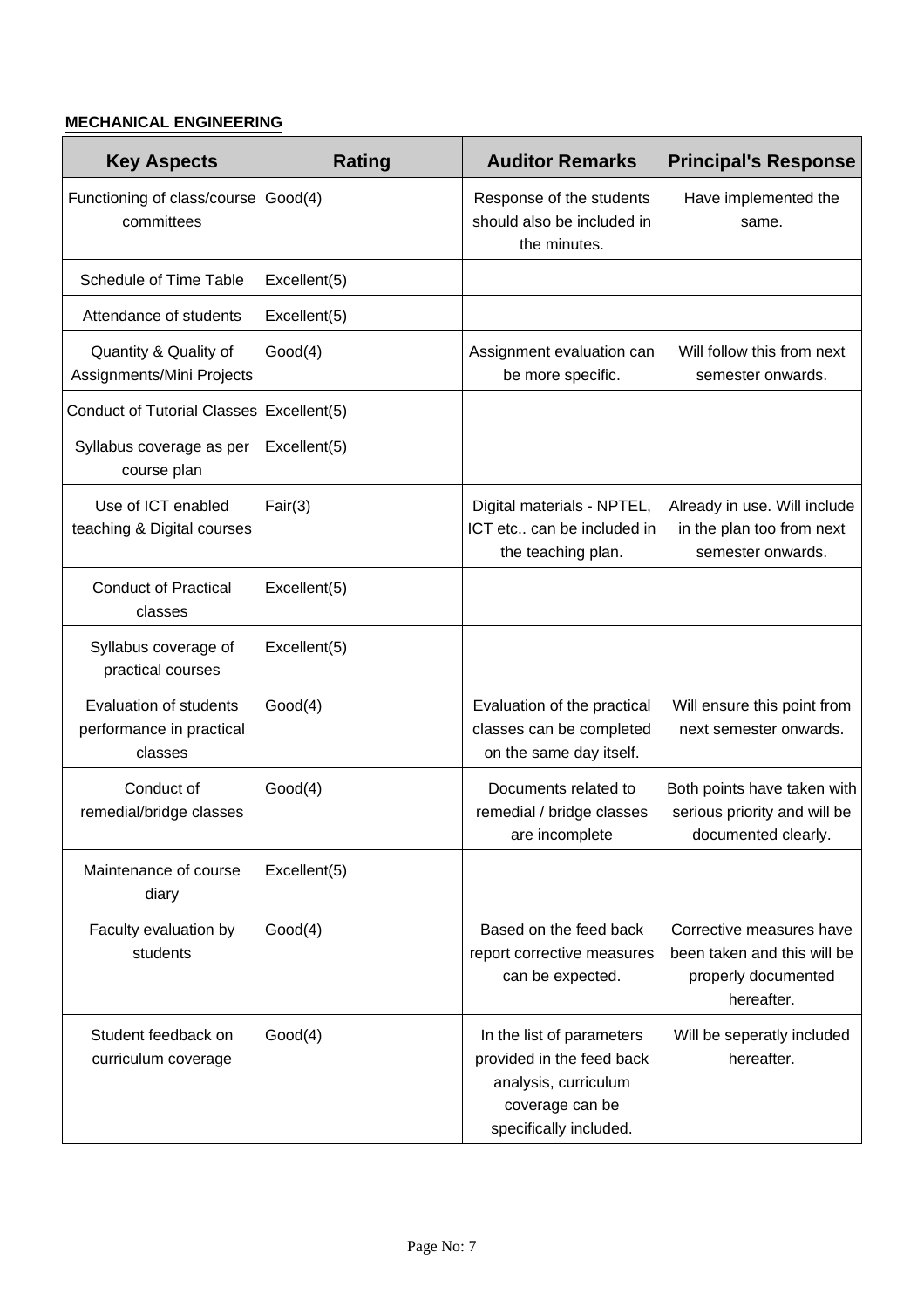| Student feedback on<br>infrastructural facilities     | Excellent(5) |                                                                                                                                                                                                                                  |                                                  |
|-------------------------------------------------------|--------------|----------------------------------------------------------------------------------------------------------------------------------------------------------------------------------------------------------------------------------|--------------------------------------------------|
| Performance of students in  <br>the previous semester | Good(4)      |                                                                                                                                                                                                                                  |                                                  |
| Conduct of seminar classes Good(4)                    |              | Seminar can be planned<br>evenly, and sufficient time<br>may be provided between<br>seminar presentation and<br>report submission. So that<br>suggestions mentioned in<br>the presentation can be<br>incorporated in the report. | Will be incorporated in the<br>coming semesters. |
| Quality & Progress of<br>projects                     | Excellent(5) |                                                                                                                                                                                                                                  |                                                  |

## **COMPUTER SCIENCE & ENGINEERING**

| <b>Key Aspects</b>                                 | <b>Rating</b> | <b>Auditor Remarks</b>                                                                                                                             | <b>Principal's Response</b>                                                    |
|----------------------------------------------------|---------------|----------------------------------------------------------------------------------------------------------------------------------------------------|--------------------------------------------------------------------------------|
| Functioning of class/course<br>committees          | Good(4)       | The constitution of the<br>committee can be<br>documented. The response<br>of the students should be<br>included in the minutes of<br>the meeting. | Have implemented the<br>same.                                                  |
| Schedule of Time Table                             | Excellent(5)  |                                                                                                                                                    |                                                                                |
| Attendance of students                             | Good(4)       | Steps to improve overall<br>attendance of the batch is<br>expected.                                                                                | Steps will be taken in the<br>coming semesters.                                |
| Quantity & Quality of<br>Assignments/Mini Projects | Good(4)       | Evaluation of the<br>assignments should be<br>more specific.                                                                                       | Will follow this from next<br>semester onwards.                                |
| Conduct of Tutorial Classes Good(4)                |               | Can be more effective.<br>Students also should have<br>clarity about the objective of<br>the tutorial classes.                                     | More effectiveness will be<br>ensured.                                         |
| Syllabus coverage as per<br>course plan            | Excellent(5)  |                                                                                                                                                    |                                                                                |
| Use of ICT enabled<br>teaching & Digital courses   | Fair(3)       | NPTEL, ICT enabled<br>classes can be included.                                                                                                     | Already in use. Will include<br>in the plan too from next<br>semester onwards. |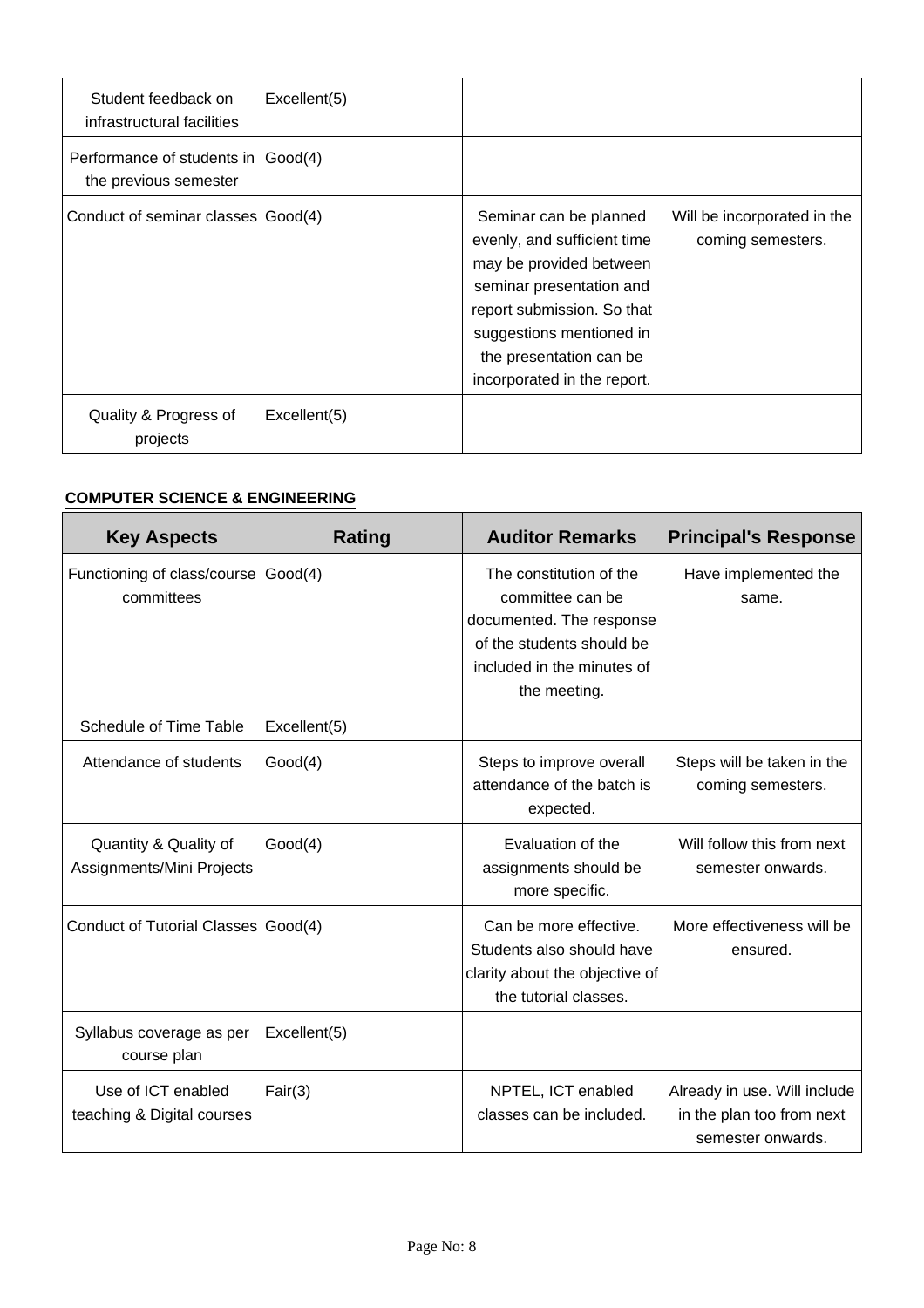| <b>Conduct of Practical</b><br>classes                        | Excellent(5) |                                                                                                                               |                                                                                                          |
|---------------------------------------------------------------|--------------|-------------------------------------------------------------------------------------------------------------------------------|----------------------------------------------------------------------------------------------------------|
| Syllabus coverage of<br>practical courses                     | Excellent(5) |                                                                                                                               |                                                                                                          |
| Evaluation of students<br>performance in practical<br>classes | Good(4)      | Evaluation and<br>documentation can be<br>completed in the same day<br>itself.                                                | Will ensure this point from<br>next semester onwards.                                                    |
| Conduct of<br>remedial/bridge classes                         | Good(4)      | sufficient number of bridge<br>classes can be planned for<br>related courses.                                                 | Will follow this from next<br>semester onwards.                                                          |
| Maintenance of course<br>diary                                | Excellent(5) |                                                                                                                               |                                                                                                          |
| Faculty evaluation by<br>students                             | Excellent(5) |                                                                                                                               |                                                                                                          |
| Student feedback on<br>curriculum coverage                    | Good(4)      | Specific parameter can be<br>included in the feed back<br>format                                                              | Will be seperatly included<br>hereafter.                                                                 |
| Student feedback on<br>infrastructural facilities             | Good(4)      | Students are expected to<br>have clarity about the feed<br>back parameters and the<br>methodology adopted can<br>be improved. | Students will be more<br>clearly educated about the<br>parameters and steps will<br>be taken to improve. |
| Performance of students in<br>the previous semester           | Fair(3)      | 12.6%                                                                                                                         | Creative strategies have<br>been taken to raise the<br>results.                                          |
| Conduct of seminar classes Good(4)                            |              | Can be planned and<br>executed evenly throughout<br>the semester.                                                             | Will be incorporated in the<br>coming semesters.                                                         |
| Quality & Progress of<br>projects                             | Excellent(5) |                                                                                                                               |                                                                                                          |

## **CIVIL ENGINEERING**

| <b>Key Aspects</b>                                | Rating       | <b>Auditor Remarks</b>                                                                             | <b>Principal's Response</b>                       |
|---------------------------------------------------|--------------|----------------------------------------------------------------------------------------------------|---------------------------------------------------|
| Functioning of class/course Good(4)<br>committees |              | As per the direction of KTU<br>constitution of the class /<br>course committee can be<br>improved. | Constitution of the<br>Committee will be improved |
| Schedule of Time Table                            | Excellent(5) |                                                                                                    |                                                   |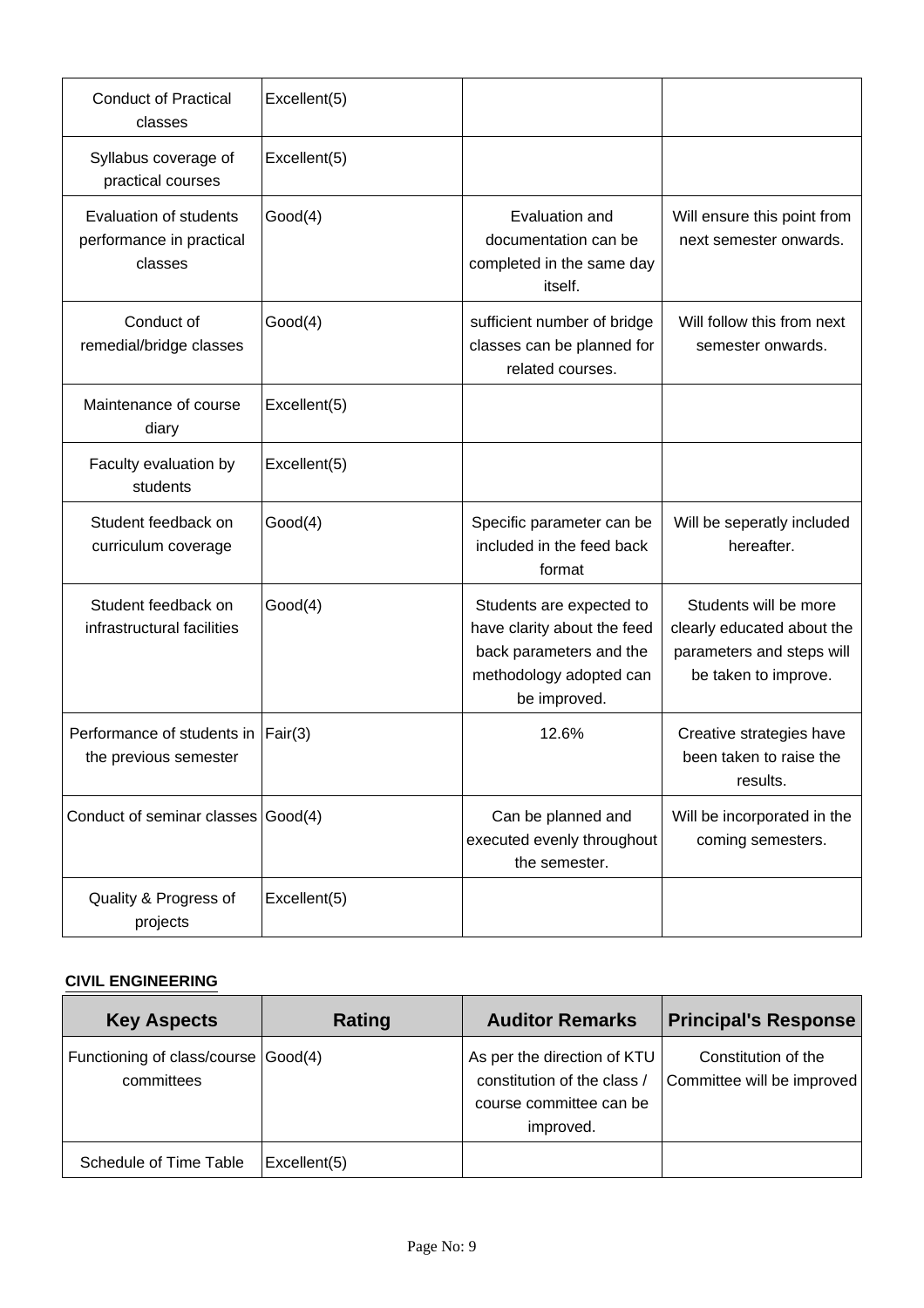| Attendance of students                                        | Excellent(5) |                                                                                                                                      |                                                                                                       |
|---------------------------------------------------------------|--------------|--------------------------------------------------------------------------------------------------------------------------------------|-------------------------------------------------------------------------------------------------------|
| Quantity & Quality of<br>Assignments/Mini Projects            | Good(4)      | Evaluation and<br>documentation should be<br>improved.                                                                               | Will improve the evaluation<br>and documentation.                                                     |
| Conduct of Tutorial Classes   Excellent(5)                    |              |                                                                                                                                      |                                                                                                       |
| Syllabus coverage as per<br>course plan                       | Excellent(5) |                                                                                                                                      |                                                                                                       |
| Use of ICT enabled<br>teaching & Digital courses              | Fair(3)      | NPTEL & ICT enabled<br>digital classes should be<br>included.                                                                        | Already in use. Will include<br>in the plan too from next<br>semester onwards.                        |
| <b>Conduct of Practical</b><br>classes                        | Excellent(5) |                                                                                                                                      |                                                                                                       |
| Syllabus coverage of<br>practical courses                     | Excellent(5) |                                                                                                                                      |                                                                                                       |
| Evaluation of students<br>performance in practical<br>classes | Good(4)      | Evaluation of the student<br>performance should be<br>completed in the same day<br>itself.                                           | Will ensure this point from<br>next semester onwards.                                                 |
| Conduct of<br>remedial/bridge classes                         | Good(4)      | The quality of remedial<br>classes can be improved.<br>Sufficient number of bridge<br>classes can be planned for<br>related courses. | Both points have taken with<br>serious priority and will be<br>implemented and<br>documented clearly. |
| Maintenance of course<br>diary                                | Excellent(5) |                                                                                                                                      |                                                                                                       |
| Faculty evaluation by<br>students                             | Excellent(5) |                                                                                                                                      |                                                                                                       |
| Student feedback on<br>curriculum coverage                    | Excellent(5) |                                                                                                                                      |                                                                                                       |
| Student feedback on<br>infrastructural facilities             | Good(4)      | Methodology adopted for<br>assessment can be<br>improved.                                                                            | Will be incorporated in the<br>coming semesters.                                                      |
| Performance of students in<br>the previous semester           | Fair(3)      | 20.2%<br>Need special attention and<br>effective initiatives were<br>observed during the visit.                                      | We are trying to improve<br>the results with creative<br>strategies.                                  |
| Conduct of seminar classes Good(4)                            |              | The schedule can be<br>modified and balanced<br>allocation may be followed.                                                          | Will follow this from next<br>semester onwards.                                                       |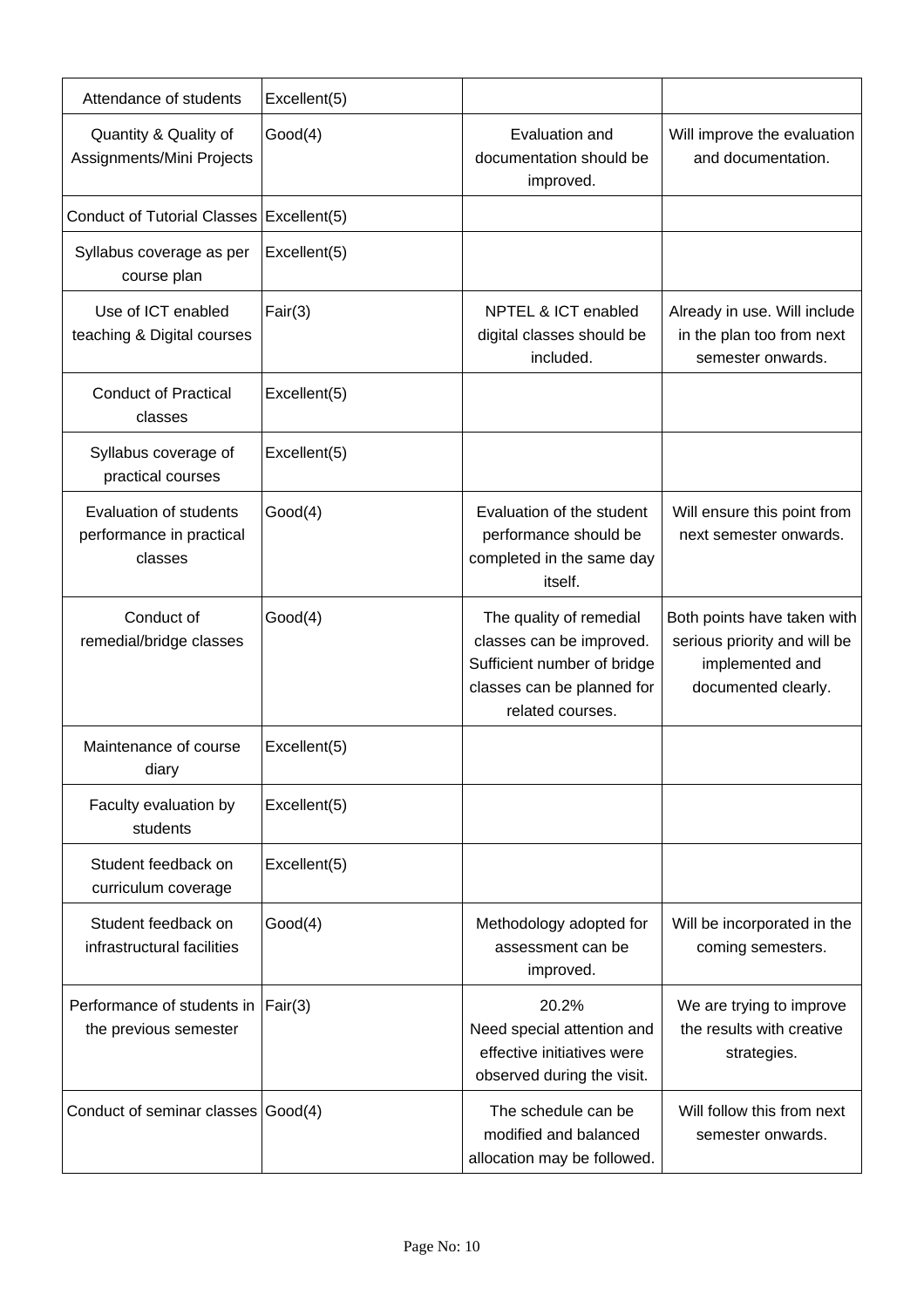| Quality & Progress of | $\vert$ Excellent(5) |  |
|-----------------------|----------------------|--|
| projects              |                      |  |

#### **M.Tech**

| <b>No of M.Tech Students</b> | 28 |
|------------------------------|----|
|------------------------------|----|

## **COMPUTER SCIENCE AND ENGINEERING(COMPUTER SCIENCE AND ENGINEERING)**

| <b>Key Aspects</b>                                            | <b>Rating</b> | <b>Auditor Remarks</b>                                                                   | <b>Principal's Response</b>                                                    |
|---------------------------------------------------------------|---------------|------------------------------------------------------------------------------------------|--------------------------------------------------------------------------------|
| Functioning of class/course<br>committees                     | Good(4)       | Formation of the committee<br>and students response in<br>the meeting are expected.      | Have implemented the<br>same.                                                  |
| Schedule of Time Table                                        | Excellent(5)  |                                                                                          |                                                                                |
| Attendance of students                                        | Excellent(5)  |                                                                                          |                                                                                |
| Quantity & Quality of<br>Assignments/Mini Projects            | Excellent(5)  |                                                                                          |                                                                                |
| Conduct of Tutorial Classes Not Relevant                      |               |                                                                                          |                                                                                |
| Syllabus coverage as per<br>course plan                       | Excellent(5)  |                                                                                          |                                                                                |
| Use of ICT enabled<br>teaching & Digital courses              | Fair(3)       | Sufficient NPTEL, ICT<br>enabled video classes can<br>be included in the course<br>plan. | Already in use. Will include<br>in the plan too from next<br>semester onwards. |
| <b>Conduct of Practical</b><br>classes                        | Excellent(5)  |                                                                                          |                                                                                |
| Syllabus coverage of<br>practical courses                     | Excellent(5)  |                                                                                          |                                                                                |
| Evaluation of students<br>performance in practical<br>classes | Good(4)       | Assessment strategy can<br>be improved.                                                  | Improvement is ensured<br>hereafter.                                           |
| Conduct of<br>remedial/bridge classes                         | Fair(3)       | Documents related to<br>remedial classes are<br>expected.                                | Will document prpoerly.                                                        |
| Maintenance of course<br>diary                                | Excellent(5)  |                                                                                          |                                                                                |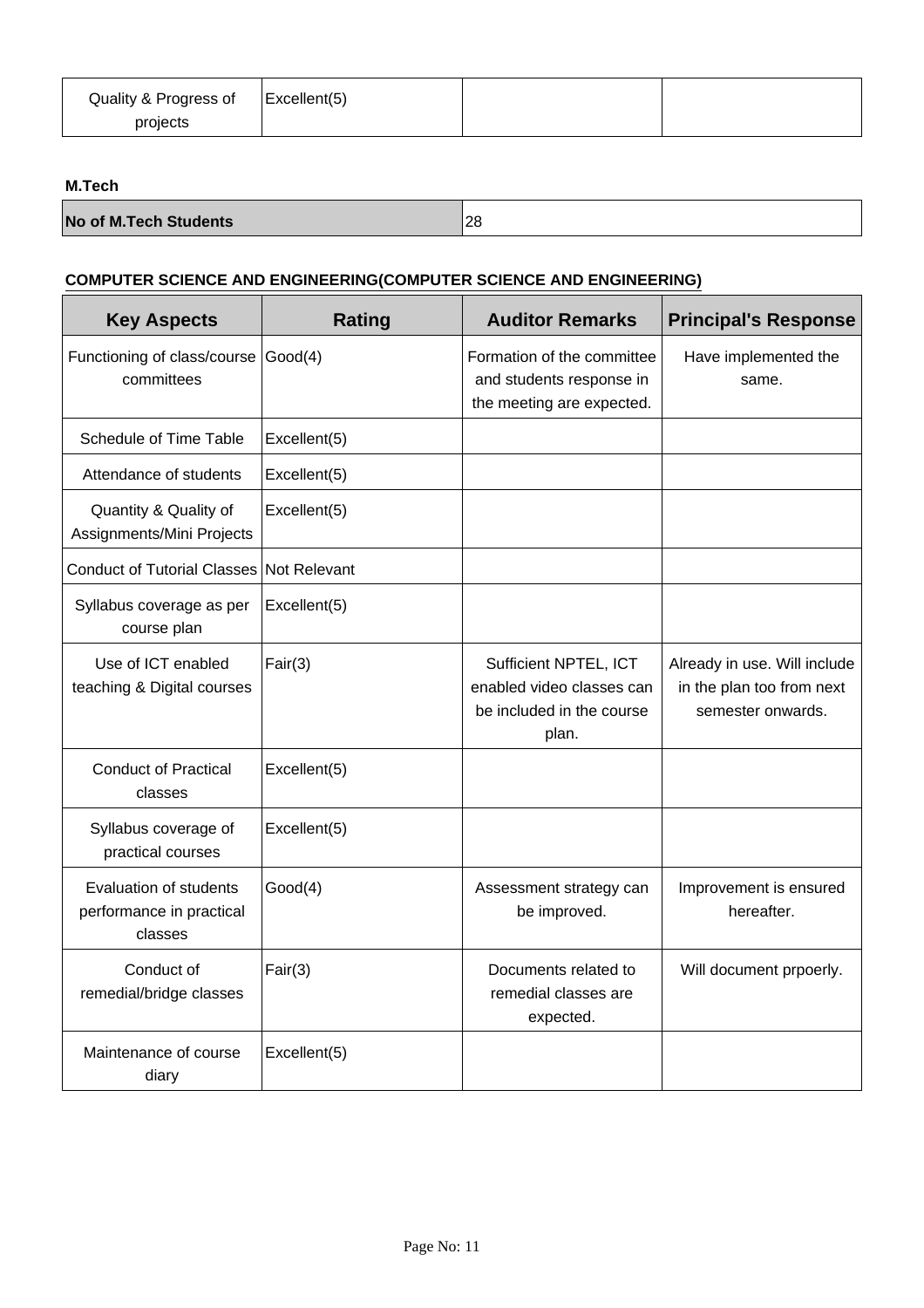| Faculty evaluation by<br>students                                 | Good(4)      | Corrective measures are<br>expected for improved<br>performance.                                         | Corrective measures have<br>been taken and this will be<br>properly documented<br>hereafter. |
|-------------------------------------------------------------------|--------------|----------------------------------------------------------------------------------------------------------|----------------------------------------------------------------------------------------------|
| Student feedback on<br>curriculum coverage                        | Good(4)      | Curriculum coverage can<br>be set as specific<br>parameter in the feed back<br>evaluation questionnaire. | Will be seperatly included<br>hereafter.                                                     |
| Student feedback on<br>infrastructural facilities                 | Excellent(5) |                                                                                                          |                                                                                              |
| Performance of students in INot Relevant<br>the previous semester |              |                                                                                                          |                                                                                              |
| Conduct of seminar classes Good(4)                                |              | Seminar presentations can<br>be scheduled evenly.                                                        | Will be incorporated in the<br>coming semesters.                                             |
| Quality & Progress of<br>projects                                 | Not Relevant |                                                                                                          |                                                                                              |

## **ELECTRONICS AND COMMUNICATION ENGINEERING(VLSI DESIGN)**

| <b>Key Aspects</b>                                 | Rating       | <b>Auditor Remarks</b>                                                   | <b>Principal's Response</b>                                                    |
|----------------------------------------------------|--------------|--------------------------------------------------------------------------|--------------------------------------------------------------------------------|
| Functioning of class/course<br>committees          | Good(4)      | Formation of the committee<br>should be documented.                      | Have implemented the<br>same.                                                  |
| Schedule of Time Table                             | Excellent(5) |                                                                          |                                                                                |
| Attendance of students                             | Excellent(5) |                                                                          |                                                                                |
| Quantity & Quality of<br>Assignments/Mini Projects | Good(4)      | Systematic approach is<br>expected.                                      | Will ensure this point from<br>next semester onwards.                          |
| <b>Conduct of Tutorial Classes Not Relevant</b>    |              |                                                                          |                                                                                |
| Syllabus coverage as per<br>course plan            | Excellent(5) |                                                                          |                                                                                |
| Use of ICT enabled<br>teaching & Digital courses   | Fair(3)      | Digital materials - NPTEL<br>should be included in the<br>teaching plan. | Already in use. Will include<br>in the plan too from next<br>semester onwards. |
| <b>Conduct of Practical</b><br>classes             | Excellent(5) |                                                                          |                                                                                |
| Syllabus coverage of<br>practical courses          | Excellent(5) |                                                                          |                                                                                |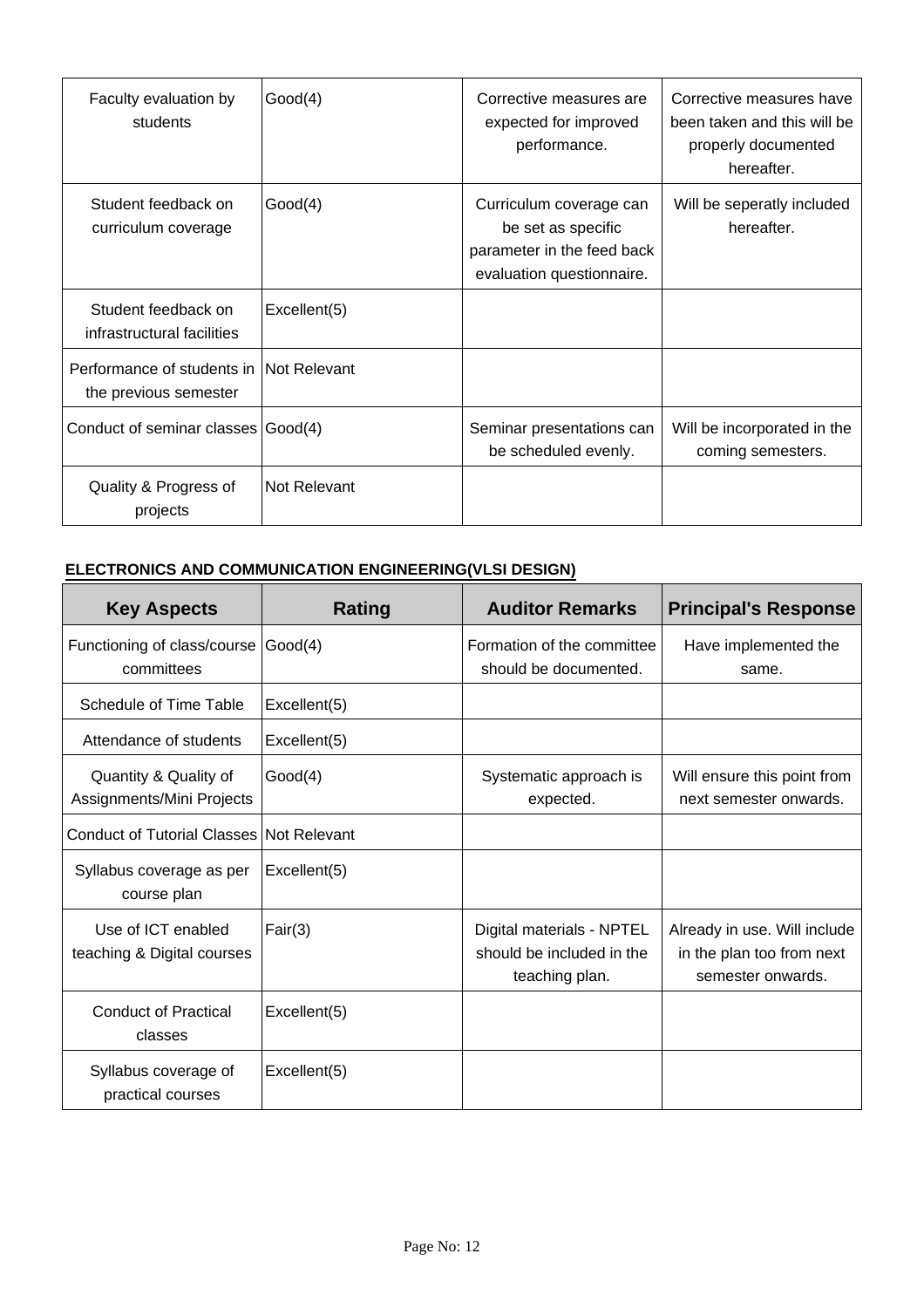| Evaluation of students<br>performance in practical<br>classes | Good(4)              | KTU time line should be<br>followed.                                                              | Strictly noted and will<br>ensure the same.      |
|---------------------------------------------------------------|----------------------|---------------------------------------------------------------------------------------------------|--------------------------------------------------|
| Conduct of<br>remedial/bridge classes                         | Good(4)              | Sufficient number of<br>remedial classes will<br>improve the overall<br>performance of the batch. | Will be incorporated in the<br>coming semesters. |
| Maintenance of course<br>diary                                | Excellent(5)         |                                                                                                   |                                                  |
| Faculty evaluation by<br>students                             | Excellent(5)         |                                                                                                   |                                                  |
| Student feedback on<br>curriculum coverage                    | Excellent(5)         |                                                                                                   |                                                  |
| Student feedback on<br>infrastructural facilities             | Excellent(5)         |                                                                                                   |                                                  |
| Performance of students in<br>the previous semester           | $\vert$ Excellent(5) |                                                                                                   |                                                  |
| Conduct of seminar classes Good(4)                            |                      | Should be evenly<br>distributed.                                                                  | Will follow this from next<br>semester onwards.  |
| Quality & Progress of<br>projects                             | Excellent(5)         |                                                                                                   |                                                  |

## **COMPUTER SCIENCE AND ENGINEERING(CYBER SECURITY)**

| <b>Key Aspects</b>                                 | Rating       | <b>Auditor Remarks</b>                                               | <b>Principal's Response</b>                     |
|----------------------------------------------------|--------------|----------------------------------------------------------------------|-------------------------------------------------|
| Functioning of class/course<br>committees          | Good(4)      | Constitution of the<br>committee should be<br>documented             | Have implemented the<br>same.                   |
| Schedule of Time Table                             | Excellent(5) |                                                                      |                                                 |
| Attendance of students                             | Excellent(5) |                                                                      |                                                 |
| Quantity & Quality of<br>Assignments/Mini Projects | Good(4)      | Systematic approach<br>should followed in the<br>evaluation process. | Will follow this from next<br>semester onwards. |
| <b>Conduct of Tutorial Classes Not Relevant</b>    |              |                                                                      |                                                 |
| Syllabus coverage as per<br>course plan            | Excellent(5) |                                                                      |                                                 |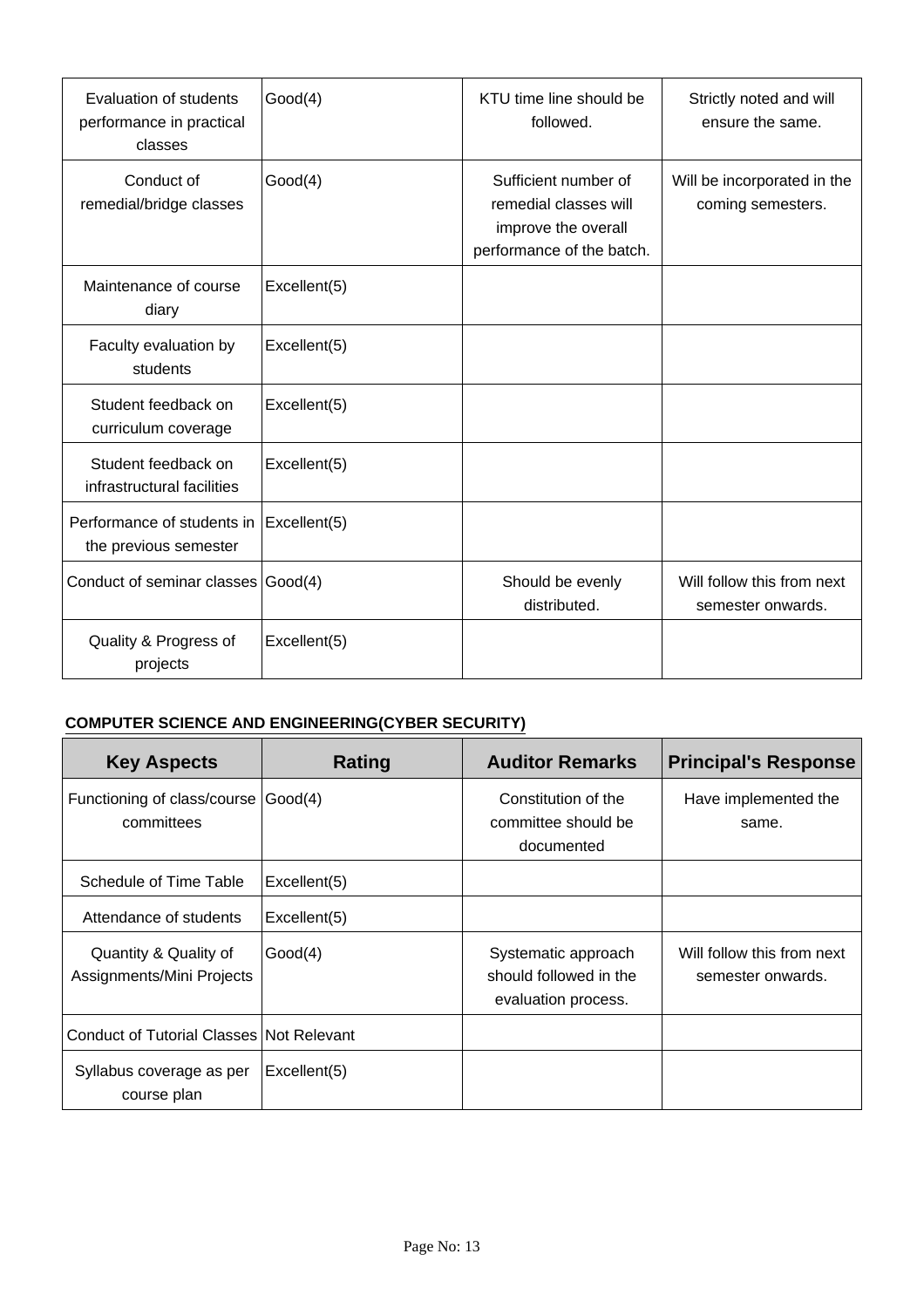| Use of ICT enabled<br>teaching & Digital courses                 | Good(4)      | More digital resources can<br>be effectively included in<br>the teaching plan.             | Already in use. Will include<br>in the plan too from next<br>semester onwards. |
|------------------------------------------------------------------|--------------|--------------------------------------------------------------------------------------------|--------------------------------------------------------------------------------|
| <b>Conduct of Practical</b><br>classes                           | Good(4)      | special attention is invited<br>to meet the objective of the<br>course.                    | Will ensure the same in the<br>coming semesters                                |
| Syllabus coverage of<br>practical courses                        | Excellent(5) |                                                                                            |                                                                                |
| Evaluation of students<br>performance in practical<br>classes    | Excellent(5) |                                                                                            |                                                                                |
| Conduct of<br>remedial/bridge classes                            | Good(4)      | Effective conduct of<br>remedial / bridge classes<br>will improve the academic<br>quality. | Will ensure this point from<br>next semester onwards.                          |
| Maintenance of course<br>diary                                   | Excellent(5) |                                                                                            |                                                                                |
| Faculty evaluation by<br>students                                | Excellent(5) |                                                                                            |                                                                                |
| Student feedback on<br>curriculum coverage                       | Good(4)      | Explicit method can be<br>included for the assessment<br>of curriculum coverage.           | Will include seperatly<br>hereafter.                                           |
| Student feedback on<br>infrastructural facilities                | Excellent(5) |                                                                                            |                                                                                |
| Performance of students in Not Relevant<br>the previous semester |              |                                                                                            |                                                                                |
| Conduct of seminar classes Not Relevant                          |              |                                                                                            |                                                                                |
| Quality & Progress of<br>projects                                | Not Relevant |                                                                                            |                                                                                |

# **BIO TECHNOLOGY(BIOPROCESS ENGINEERING)**

| <b>Key Aspects</b>                                | Rating       | <b>Auditor Remarks</b>                           | <b>Principal's Response</b>   |
|---------------------------------------------------|--------------|--------------------------------------------------|-------------------------------|
| Functioning of class/course Good(4)<br>committees |              | Formation of the committee<br>may be documented. | Have implemented the<br>same. |
| Schedule of Time Table                            | Excellent(5) |                                                  |                               |
| Attendance of students                            | Excellent(5) |                                                  |                               |